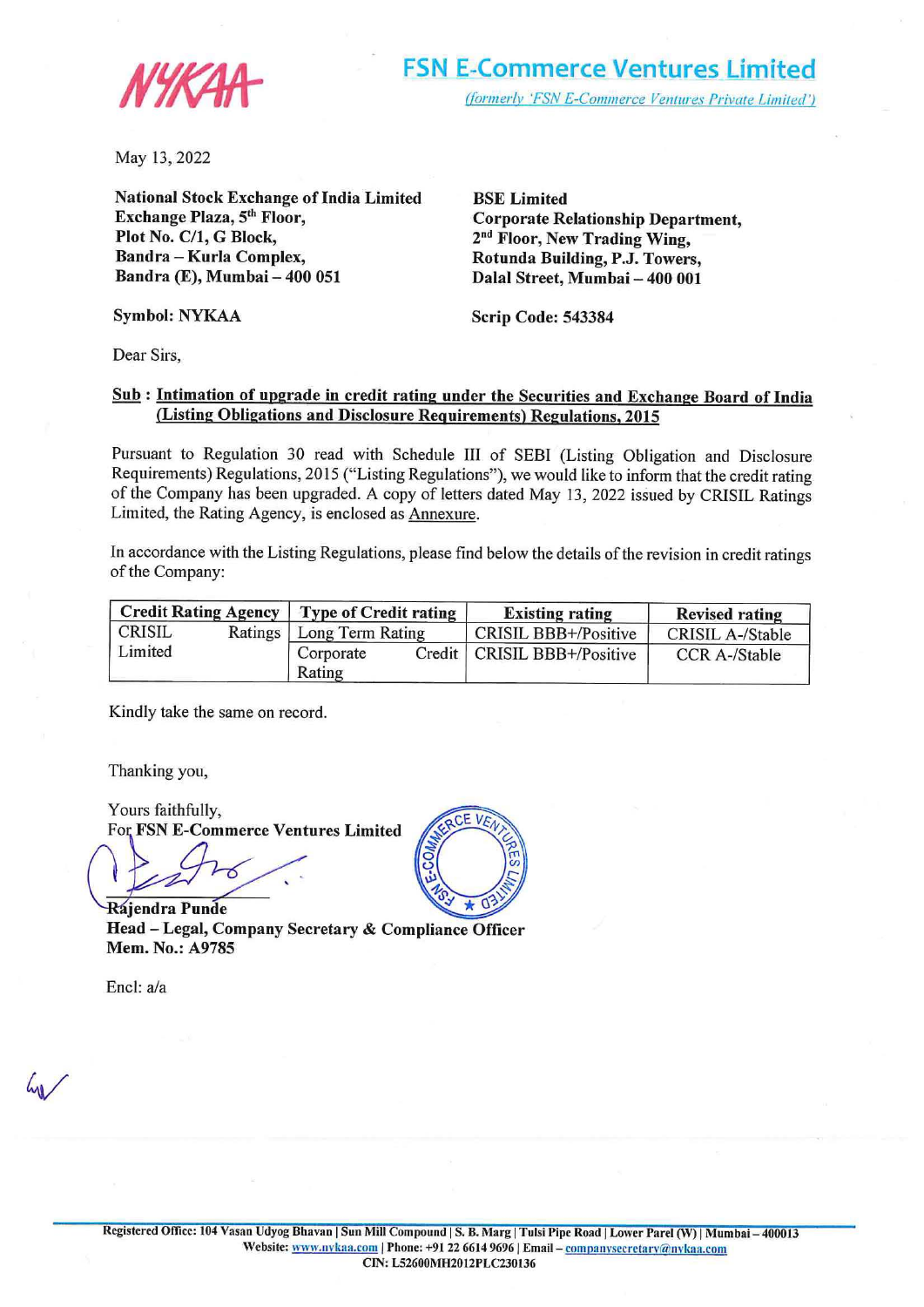## **Ratings**

An S&P Global Company

**CONFIDENTIAL**

RL/FSEVPL/292344/BLR/0522/33592 May 13, 2022

**Mr. Akhilesh Rathi**  Finance Manager **FSN E-Commerce Ventures Limited** Unit No.3 & 4, 9th Floor, B-Wing, Times Square, Andheri Kurla Road, Mumbai - 400059 9324581057

Dear Mr. Akhilesh Rathi,

### **Re: Review of CRISIL Ratings on the bank facilities of FSN E-Commerce Ventures Limited**

All ratings assigned by CRISIL Ratings are kept under continuous surveillance and review.

Please find in the table below the ratings outstanding for the debt instruments/facilities of the company, and the rating actions by CRISIL Ratings on the ratings as on date.

| <b>Total Bank Loan Facilities Rated</b> | Rs.71 Crore                                                    |
|-----------------------------------------|----------------------------------------------------------------|
| Long Term Rating                        | <b>CRISIL A-/Stable (Upgraded from 'CRISIL BBB+/Positive')</b> |
| (Rank wise details as next Annexure 1)  |                                                                |

*(Bank-wise details as per Annexure 1)*

As per our Rating Agreement, CRISIL Ratings would disseminate the ratings, along with the outlook, through its publications and other media, and keep the ratings, along with the outlook, under surveillance over the life of the instrument/facility. CRISIL Ratings reserves the right to withdraw, or revise the ratings, along with the outlook, at any time, on the basis of new information, or unavailability of information, or other circumstances which CRISIL Ratings believes may have an impact on the ratings. Please visit www.crisilratings.com and search with the name of the rated entity to access the latest rating/s.

In the event of the company not availing the proposed facilities within a period of 180 days from the date of this letter, a fresh letter of revalidation from CRISIL Ratings will be necessary.

This letter will remain valid till August 16, 2022. After this date, please insist for a new rating letter (dated later than August 16, 2022). Please visit www.crisilratings.com to confirm that the rating continues to be under surveillance and the rating is still valid.

Should you require any clarification, please feel free to get in touch with us.

Yours sincerely,

Ankita Gupta Nivedita Shibu Associate Director - CRISIL Ratings Associate Director - CRISIL Ratings



*Disclaimer: A rating by CRISIL Ratings reflects CRISIL Ratings' current opinion on the likelihood of timely payment of the obligations under the rated instrument, and does*  not constitute an audit of the rated entity by CRISIL Ratings. Our ratings are based on information provided by the issuer or obtained by CRISIL Ratings from sources it considers reliable. CRISIL Ratings does not guarantee the completeness or accuracy of the information on which the rating is based. A rating by CRISIL Ratings is not a recommendation to buy / sell or hold the rated instrument; it does not comment on the market price or suitability for a particular investor. CRISIL Ratings has a practice of *keeping all its ratings under surveillance and ratings are revised as and when circumstances so warrant. CRISIL Ratings is not responsible for any errors and especially states that it has no financial liability whatsoever to the subscribers / users / transmitters / distributors of its ratings. CRISIL Ratings' criteria are available without charge to the public on the web site,* [www.crisilratings.com](https://ind01.safelinks.protection.outlook.com/?url=http%3A%2F%2Fwww.crisilratings.com%2F&data=04%7C01%7CGude.Suryanarayana%40crisil.com%7Ccfee94fe0b3546aa5b0c08da17c76019%7C4d8b04bf7a7c48a0b6e338da5008297e%7C0%7C0%7C637848442366455053%7CUnknown%7CTWFpbGZsb3d8eyJWIjoiMC4wLjAwMDAiLCJQIjoiV2luMzIiLCJBTiI6Ik1haWwiLCJXVCI6Mn0%3D%7C3000&sdata=LRFha3%2FuqKohHjvr02HXOKSKTE6h7Ls3lQWaGu5TlxM%3D&reserved=0)*. CRISIL Ratings or its associates may have other commercial transactions with the company/entity. For the latest rating information on any instrument of any company rated by CRISIL Ratings, please visit* [www.crisilratings.com](http://www.crisilratings.com/) *or contact Customer Service Helpdesk at [CRISILratingdesk@crisil.com](mailto:CRISILratingdesk@crisil.com) or at 1800-267-1301*

> **CRISIL Ratings Limited**<br>(A subsidiary of CRISIL Limited) Corporate Identity Number: U67100MH2019PLC326247

Registered Office: CRISIL House, Central Avenue, Hiranandani Business Park, Powai, Mumbai - 400076. Phone: +91 22 3342 3000 | Fax: +91 22 3342 3001 www.crisilratings.com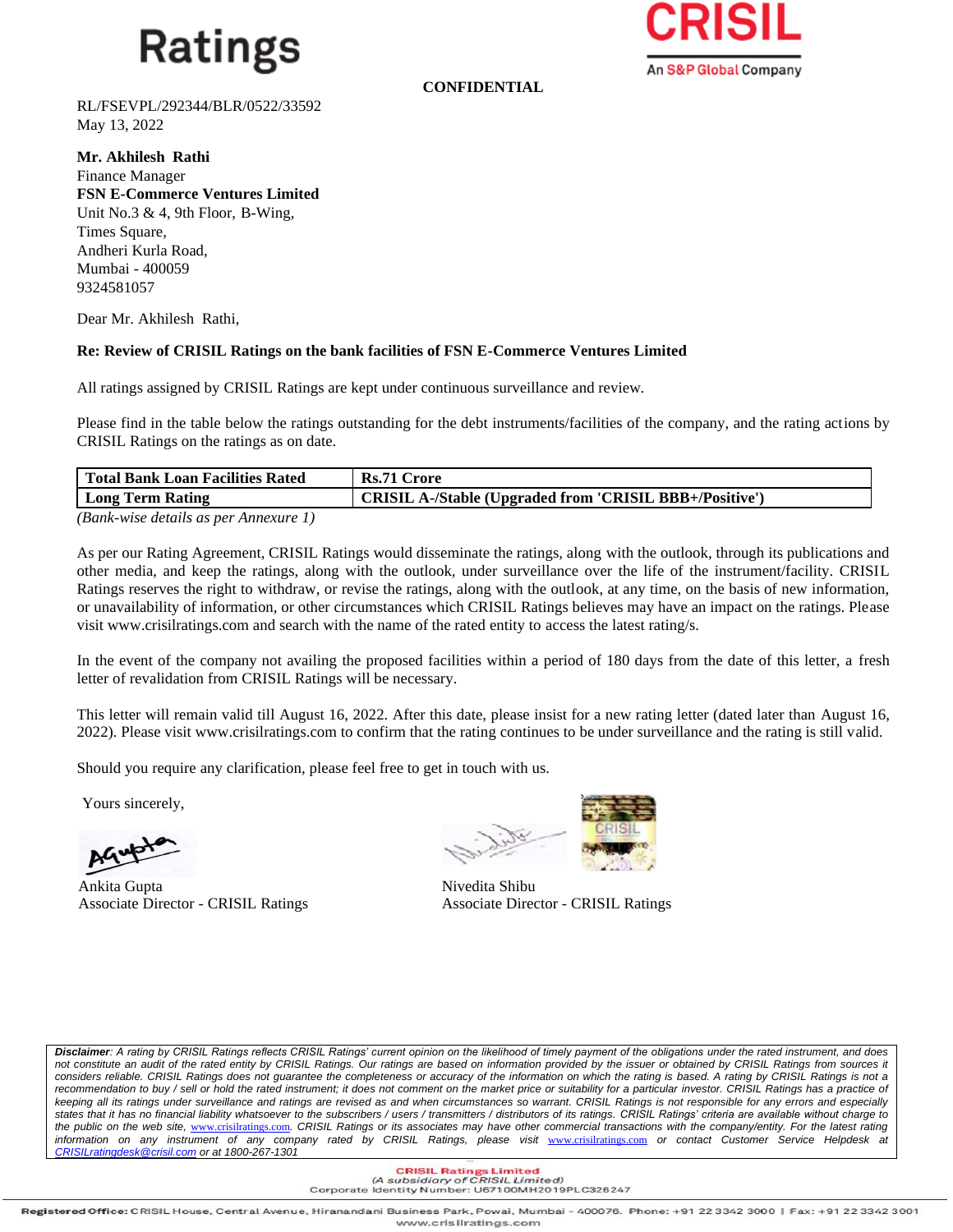



#### **Annexure 1 - Bank-wise details of various facility classes (outstanding facilities)**

| S.No. | <b>Bank Facility</b> | <b>Bank</b>                 | Amount (Rs.<br>in Crore) | <b>Outstanding Rating</b> |
|-------|----------------------|-----------------------------|--------------------------|---------------------------|
|       | Cash Credit          | Kotak Mahindra Bank Limited |                          | CRISIL A-/Stable          |
|       | <b>Total</b>         |                             |                          |                           |

*Disclaimer: A rating by CRISIL Ratings reflects CRISIL Ratings' current opinion on the likelihood of timely payment of the obligations under the rated instrument, and does not constitute an audit of the rated entity by CRISIL Ratings. Our ratings are based on information provided by the issuer or obtained by CRISIL Ratings from sources it*  considers reliable. CRISIL Ratings does not guarantee the completeness or accuracy of the information on which the rating is based. A rating by CRISIL Ratings is not a recommendation to buy / sell or hold the rated instrument; it does not comment on the market price or suitability for a particular investor. CRISIL Ratings has a practice of *keeping all its ratings under surveillance and ratings are revised as and when circumstances so warrant. CRISIL Ratings is not responsible for any errors and especially states that it has no financial liability whatsoever to the subscribers / users / transmitters / distributors of its ratings. CRISIL Ratings' criteria are available without charge to the public on the web site,* [www.crisilratings.com](https://ind01.safelinks.protection.outlook.com/?url=http%3A%2F%2Fwww.crisilratings.com%2F&data=04%7C01%7CGude.Suryanarayana%40crisil.com%7Ccfee94fe0b3546aa5b0c08da17c76019%7C4d8b04bf7a7c48a0b6e338da5008297e%7C0%7C0%7C637848442366455053%7CUnknown%7CTWFpbGZsb3d8eyJWIjoiMC4wLjAwMDAiLCJQIjoiV2luMzIiLCJBTiI6Ik1haWwiLCJXVCI6Mn0%3D%7C3000&sdata=LRFha3%2FuqKohHjvr02HXOKSKTE6h7Ls3lQWaGu5TlxM%3D&reserved=0)*. CRISIL Ratings or its associates may have other commercial transactions with the company/entity. For the latest rating information on any instrument of any company rated by CRISIL Ratings, please visit* [www.crisilratings.com](http://www.crisilratings.com/) *or contact Customer Service Helpdesk at [CRISILratingdesk@crisil.com](mailto:CRISILratingdesk@crisil.com) or at 1800-267-1301*

> **CRISIL Ratings Limited**<br>(A subsidiary of CRISIL Limited) Corporate Identity Number: U67100MH2019PLC326247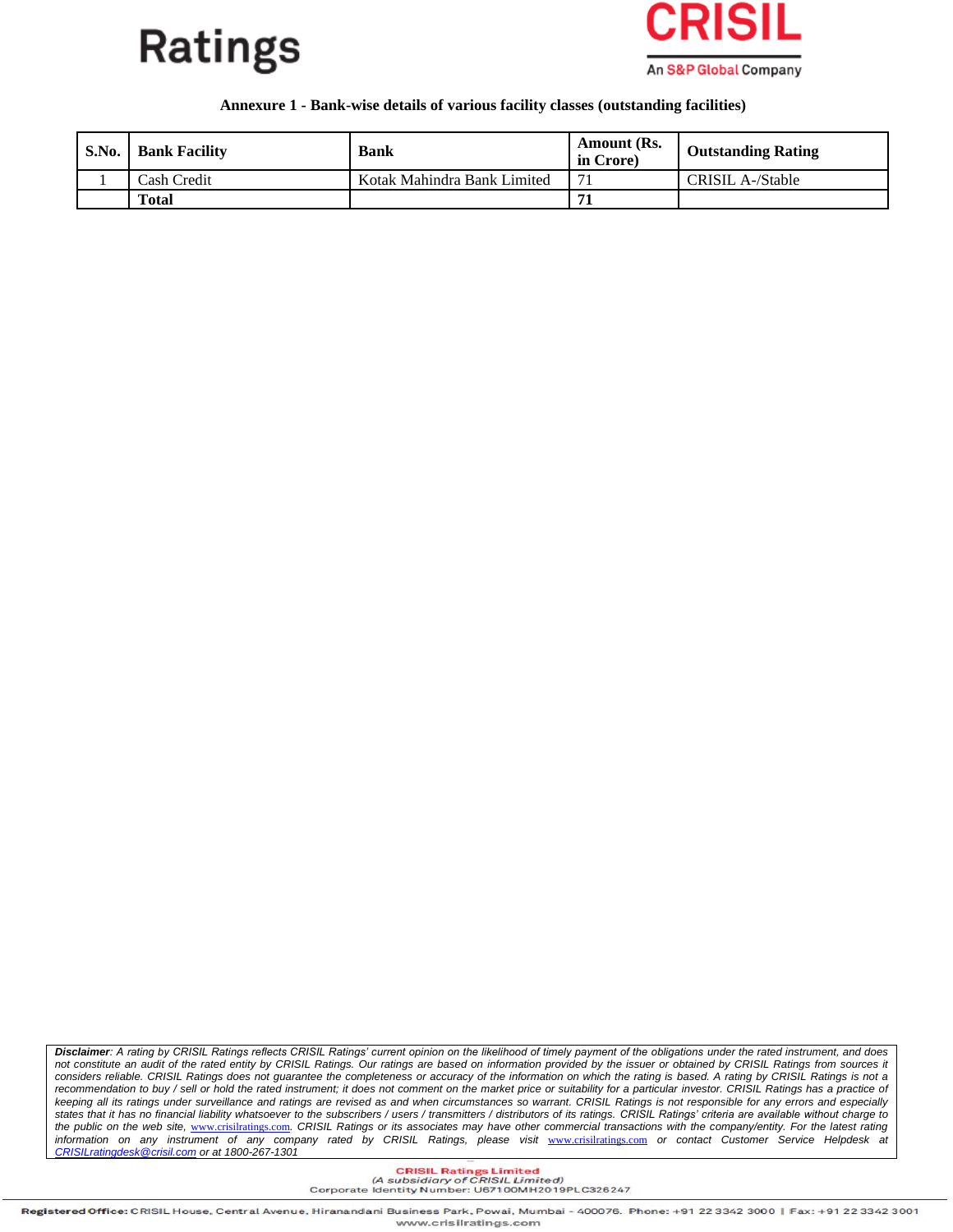# Ratings



**CONFIDENTIAL**

RL/FSEVPL/292344/Corporate Credit Rating/0522/33593/90321586 May 13, 2022

**Mr. Akhilesh Rathi**  Finance Manager **FSN E-Commerce Ventures Limited** Unit No.3 & 4, 9th Floor, B-Wing, Times Square, Andheri Kurla Road, Mumbai - 400059 9324581057

Dear Mr. Akhilesh Rathi,

### **Re: Review of CRISIL Corporate Credit Rating for FSN E-Commerce Ventures Limited**

All ratings assigned by CRISIL Ratings are kept under continuous surveillance and review.

CRISIL Ratings has, after due consideration, upgraded the Corporate Credit rating (CCR) of FSN E-Commerce Ventures Limited to CCR A-/Stable (pronounced as CCR A minus rating with Stable outlook) from CCR BBB+/Positive (pronounced as CCR triple B plus rating with Positive outlook). This rating indicates Adequate degree of strength with regard to honoring debt obligations.

As per our Rating Agreement, CRISIL Ratings would disseminate the rating through its publications and other media, and keep the rating under surveillance. CRISIL Ratings reserves the right to withdraw, or revise the rating at any time, on the basis of new information, or unavailability of information, or other circumstances which CRISIL Ratings believes may have an impact on the rating. Please visit www.crisilratings.com and search with the name of the rated entity to access the latest rating/s.

Should you require any clarification, please feel free to get in touch with us.

Yours sincerely,

Ankita Gupta Nivedita Shibu

Associate Director - CRISIL Ratings Associate Director - CRISIL Ratings

*Disclaimer: A rating by CRISIL Ratings reflects CRISIL Ratings' current opinion on the likelihood of timely payment of the obligations under the rated instrument, and does*  not constitute an audit of the rated entity by CRISIL Ratings. Our ratings are based on information provided by the issuer or obtained by CRISIL Ratings from sources it considers reliable. CRISIL Ratings does not guarantee the completeness or accuracy of the information on which the rating is based. A rating by CRISIL Ratings is not a recommendation to buy / sell or hold the rated instrument; it does not comment on the market price or suitability for a particular investor. CRISIL Ratings has a practice of *keeping all its ratings under surveillance and ratings are revised as and when circumstances so warrant. CRISIL Ratings is not responsible for any errors and especially states that it has no financial liability whatsoever to the subscribers / users / transmitters / distributors of its ratings. CRISIL Ratings' criteria are available without charge to the public on the web site,* [www.crisilratings.com](https://ind01.safelinks.protection.outlook.com/?url=http%3A%2F%2Fwww.crisilratings.com%2F&data=04%7C01%7CGude.Suryanarayana%40crisil.com%7Ccfee94fe0b3546aa5b0c08da17c76019%7C4d8b04bf7a7c48a0b6e338da5008297e%7C0%7C0%7C637848442366455053%7CUnknown%7CTWFpbGZsb3d8eyJWIjoiMC4wLjAwMDAiLCJQIjoiV2luMzIiLCJBTiI6Ik1haWwiLCJXVCI6Mn0%3D%7C3000&sdata=LRFha3%2FuqKohHjvr02HXOKSKTE6h7Ls3lQWaGu5TlxM%3D&reserved=0)*. CRISIL Ratings or its associates may have other commercial transactions with the company/entity. For the latest rating information on any instrument of any company rated by CRISIL Ratings, please visit* [www.crisilratings.com](http://www.crisilratings.com/) *or contact Customer Service Helpdesk at [CRISILratingdesk@crisil.com](mailto:CRISILratingdesk@crisil.com) or at 1800-267-1301*